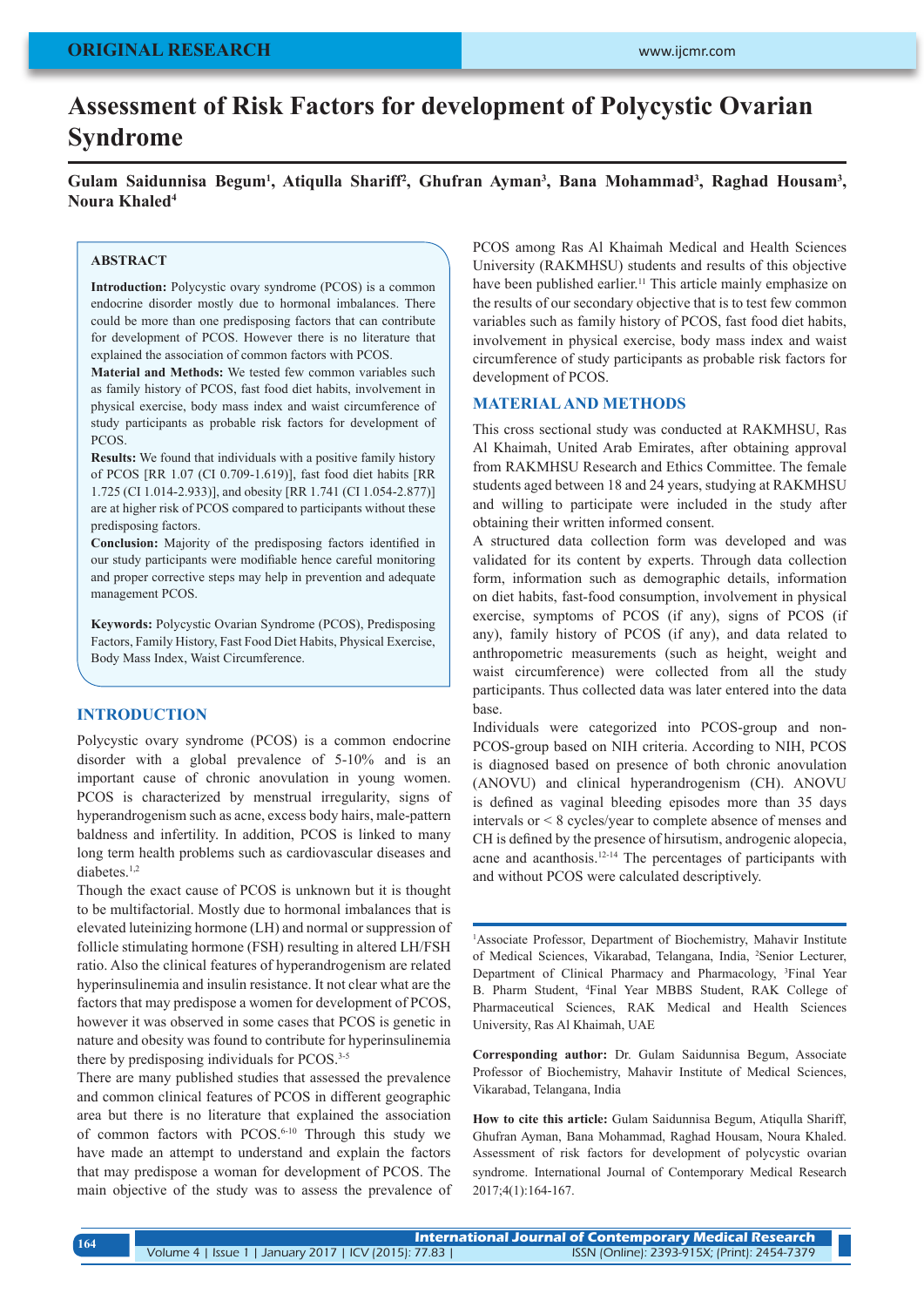# **STATISTICAL ANALYSIS**

Relative Risk (RR) was calculated between PCOS and non-PCOS group with respect to presence of family history of PCOS, body mass index, waist circumference, fast-food diet habits and physical exercise. Relative risk more than 1 indicates risk of PCOS is more likely to occur in the presence of any of the tested factors, RR less than 1 indicates risk of PCOS is less likely to occur in the presence of any of the tested factor whereas RR equal 1 suggests equal risk or no difference in risk of developing PCOS among PCOS and non-PCOS groups.

# **RESULTS**

A total of 250 female students participated in the study. The mean age of participants was  $19.76 \pm 1.68$  years. Sixty-nine participants satisfying NIH criteria for PCOS were categorized under PCOS-group and remaining 181 participants were in non-PCOS-group. In our study, the prevalence of PCOS was estimated to be 27.6% (69 participants).

## **Clinical features of PCOS among subjects in PCOS and non-PCOS groups**

All the participants in PCOS-group had ANOVU with one or more features describing CH. On the other hand only eight participants in non-PCOS-group had ANOVU (but not CH) and 119 had one or more features of CH (but not ANOVU), however as they did not satisfy the NIH criteria for diagnosed to be PCOS they were categorized under non-PCOS group. There were 54 participants who did not have any features of either of ANOVU or CH and were also categorized as non-PCOS individuals. The clinical features suggesting

| PCOS group $(N=69)$                                                  |                | Non-PCOS group (N=181) |                |  |  |  |
|----------------------------------------------------------------------|----------------|------------------------|----------------|--|--|--|
| <b>Clinical</b>                                                      | Number $(\% )$ | <b>Clinical</b>        | Number $(\% )$ |  |  |  |
| features                                                             |                | features               |                |  |  |  |
| <b>ANOVU</b>                                                         | $69(100\%)$    | <b>ANOVU</b>           | $08(4.4\%)$    |  |  |  |
| Hirsutism                                                            | 39 (56.5%)     | Hirsutism              | 41 (22.6%)     |  |  |  |
| Alopecia                                                             | $30(43.5\%)$   | Alopecia               | 64 (35.3%)     |  |  |  |
| Acne                                                                 | 34 (49.3%)     | Acne                   | $60(33.1\%)$   |  |  |  |
| Acanthosis                                                           | $29(42.0\%)$   | Acanthosis             | 50 (27.6%)     |  |  |  |
|                                                                      |                | None                   | 54 (29.8%)     |  |  |  |
| <b>Table-1:</b> Clinical features of PCOS among subjects in PCOS and |                |                        |                |  |  |  |
| non-PCOS group.                                                      |                |                        |                |  |  |  |

ANOVU and CH among study participants are described in Table 1.

## **Assessment of risk factors among subjects in PCOS and non-PCOS groups**

The number of study participants who had a positive family history of PCOS in PCOS group and non-PCOS group are 42 (60.8%) and 106 (58.5%) respectively. It was observed that the participants with family history of PCOS carry a little higher risk [RR 1.07 (CI 0.709-1.619)] of development of PCOS compared to participants without a family history.

Majority of the participants in PCOS [60 (86.9%)] and non-PCOS [170 (93.9%)] groups were consuming fast food diet less than or equal to 3 days in a week and only 9 and 11 participants were consuming fast food diet more than 3 days in a week in each PCOS and non-PCOS group. It was observed in our study that participants consuming fast food diet for more than 3 days/ week have 1.7 times more risk of developing PCOS compared to those consume fast food diet for less than 3 days/week also this risk is statistically significant  $(p=0.044)$ .

Majority of study participants in both the groups were involved in physical exercise as less as one day in a week to maximum of all the seven days of the week. It was observed that there was no statistically significant difference (p=0.998) exists between the individuals who are engaged in physical exercise less than 3 days in week with that of individuals engaged in physical exercise for more than 3 days in a week. The risk was found to be almost equal between the two groups for development of PCOS.

The BMI of study participants both in PCOS and non-PCOS groups was calculated and further categorized into normal (BMI 18.6 – 24.9 kg/m2), overweight (BMI 25-29.9 kg/m2) and obese (BMI 30 – 40 kg/m2) following World Health Organization criteria. There was no statistically significant difference between individuals with normal BMI and overweight; however a statistically significant difference (p=0.030) was observed between individuals with normal BMI and obese, with 1.74 times more risk of PCOS among obese participants.

Participants in both the groups were categorized as individuals with waist circumference  $\leq 80$  centimeters and with  $> 85$ centimeters. It was observed that there was no statistically significant difference was found between these two groups

| <b>Variable</b>                                                   | Category              | <b>PCOS</b> |                | No. of patients | <b>Relative Risk</b> | P value  |  |  |
|-------------------------------------------------------------------|-----------------------|-------------|----------------|-----------------|----------------------|----------|--|--|
|                                                                   |                       | <b>Yes</b>  | N <sub>0</sub> |                 | $(95\% \text{ CI})$  |          |  |  |
| Family history of PCOS                                            | Yes                   | 42          | 106            | 148             | 1.072                | 0.740    |  |  |
|                                                                   | N <sub>0</sub>        | 27          | 75             | 102             | $(0.709 - 1.619)$    |          |  |  |
| Fast food diet habit                                              | $\leq$ 3 days/week    | 60          | 170            | 230             | 1.725                | $0.044*$ |  |  |
|                                                                   | $>3$ days/week        | 09          | 11             | 20              | $(1.014 - 2.933)$    |          |  |  |
| Physical exercise                                                 | $\leq$ 3 days/week    | 61          | 160            | 221             | 0.099                | 0.998    |  |  |
|                                                                   | $>3$ days/week        | 08          | 21             | 29              | $(0.533 - 1.871)$    |          |  |  |
| <b>BMI</b>                                                        | Normal                | 45          | 126            | 171             | 1 (Reference)        |          |  |  |
|                                                                   | Overweight            | 13          | 42             | 55              | 0.898                | 0.695    |  |  |
|                                                                   |                       |             |                |                 | $(0.524 - 1.536)$    |          |  |  |
|                                                                   | Obese                 | 11          | 13             | 24              | 1.741                | $0.030*$ |  |  |
|                                                                   |                       |             |                |                 | $(1.054 - 2.877)$    |          |  |  |
| Waist circumference                                               | $\leq 80$ centimeters | 45          | 111            | 156             | 0.885                | 0.572    |  |  |
|                                                                   | $>80$ centimeters     | 24          | 70             | 94              | $(0.579 - 1.352)$    |          |  |  |
| $P<0.05$ is considered statistically significant                  |                       |             |                |                 |                      |          |  |  |
| Table 2. Datails of Pick Footors of PCOS among study participants |                       |             |                |                 |                      |          |  |  |

**Table 2:** *PCOS* among study participant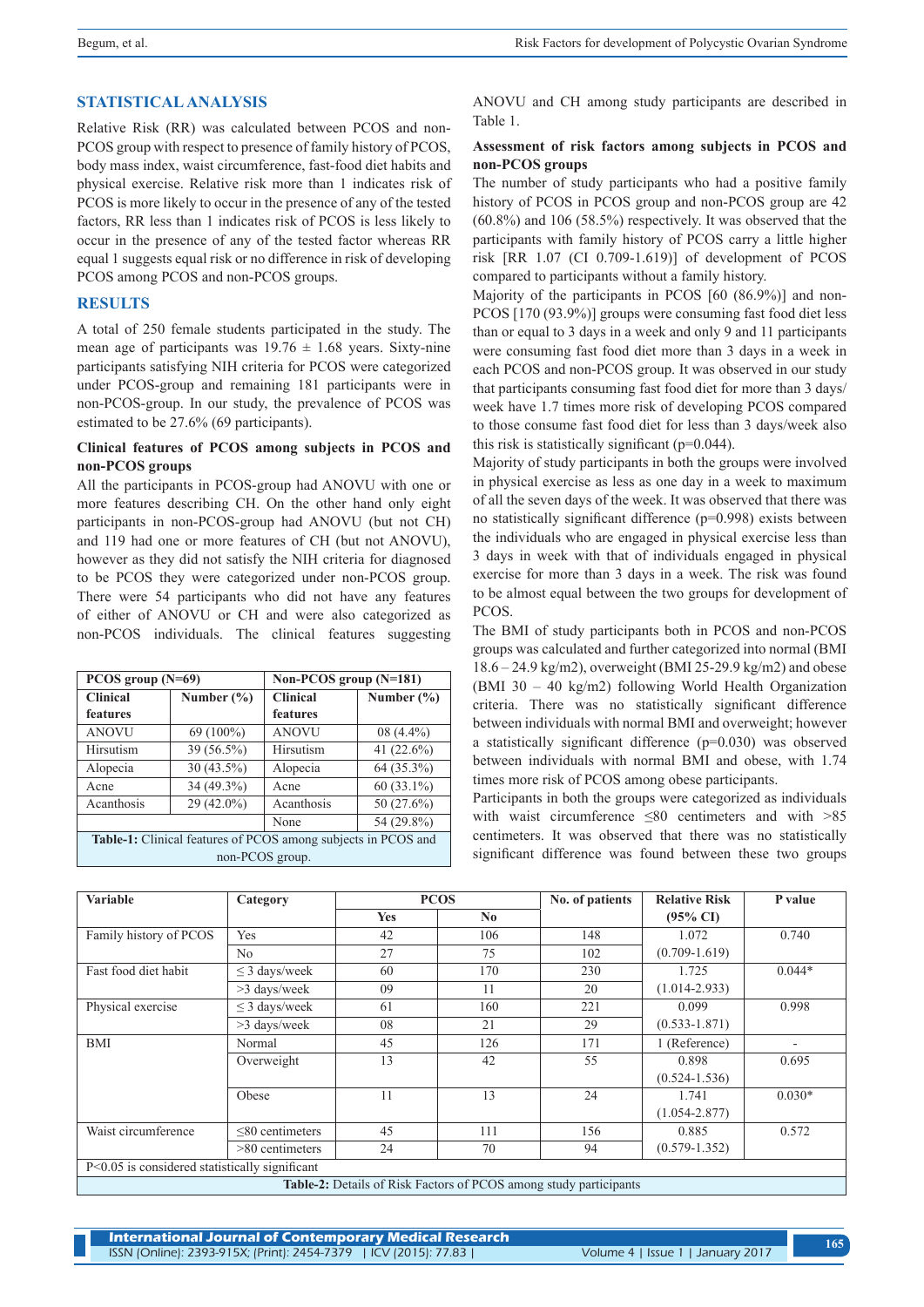with respect to development of PCOS. The details of the assessment of all the risk factors tested are summarized in table 2.

# **DISCUSSION**

The presence of a genetic component to PCOS and familial clustering of reproductive and metabolic abnormalities results in increased risk of PCOS among first-degree relatives of PCOS patients.<sup>1,2,18-20</sup> This is evident from our study results where participants with a positive family history of PCOS carried little higher risk of development of PCOS.

Participants with more frequent consumption of fast food have 1.7 times greater risk of development of PCOS. Fast food usually contains high amounts of saturated fats and steroids frequent consumption of fast food and irregular eating habits leads to fluctuations in glucose levels, insulin resistance and increases hormonal imbalance such as hyperandrogenism adding to the risk for development of PCOS.21-23

When physical exercise is considered the risk of PCOS development among PCOS and non-PCOS group in our study was almost equal. This could be because though our study participants were involved in physical exercise (as less as one day in a week) but it was not consistent with their eating habits. Ideal way of achieving good control would be restricting both fast foods and involving in physical exercise. Many published literature emphasize weight-loss strategies along with calorierestricted diet for better control of PCOS.24,25

We observed that obese participants are at 1.74 times more risk for development of PCOS compared to participants with normal BMI. This is probably because of aggregation of factors that were discussed earlier that is lack of physical exercise and unhealthy diet habits. Also it was observed that obesity augments the severity of hyperinsulinemia in women with PCOS. For this reason, exercise therapy is the mainstay of PCOS management.<sup>25-29</sup>

Central obesity characterized by increased waist circumference is another add-on risk factor for development of metabolic diseases. It mainly happens due to excessive consumption of fast food, irregular eating habits leading to large fluctuations in blood glucose levels thereby hormonal imbalance posing higher risk for development of PCOS.<sup>23,25,30</sup> However in our study we did not observe any added risk for PCOS development among participants with more than 80 centimeters of waist circumference.

## **CONCLUSION**

In our study participants, family history of PCOS, Obesity and fast food diet habits are found to be the predisposing factors for development of PCOS. The risk of PCOS increases with presence of one or more identified predisposing factors. Most of the factors tested as predisposing factors in our study are interlinked to each other and are mostly modifiable. Hence careful monitoring and proper management of identified predisposing factors not only delays but also helpful in adequate management of the disease.

## **ACKNOWLEDGEMENTS**

Authors thank all the students who participated in the study. We express our gratitude to all the administrators and faculty for their kind support and encouragement for this study.

#### **REFERENCES**

- 1. Mehring PM. Disorders of female reproductive system. In: Porth CM, Matfin G, editors. Pathophysiology: Concepts of Altered Health States. China. Wolter Kluwer Health, Lippincott Williams and Wilkins; 2009;1144-1146.
- 2. Latendresse, GA, McCance KL, Morgan K. Alterations of the reproductive systems. In: McCance KL, Huether SE, Brashers VL, Rote NS, editors. Pathophysiology: The Biologic Basics for Disease in Adults and Children. USA. Mosby Elsevier; 2010;824-826.
- 3. Asuncion M, Calvo RM, San Millan JL, Sancho J, Avila S, Escobar-Morreale HF. A prospective study of the prevalence of the polycystic ovary syndrome in unselected Caucasian women from Spain. J Clin Endocrinol Metab. 2000;85:2434–2438.
- 4. Azziz R, Carmina E, Dewailly D, Diamanti-Kandarakis E, Escobar-Morreale HF, Futterweit W, et.al. Criteria for defining polycystic ovary syndrome as a predominantly hyperandrogenic syndrome: an androgen excess society guideline. J Clin Endocrinol Metab. 2006;91:4237–4245.
- 5. Barth JH, Yasmin E, Balen AH. The diagnosis of polycystic ovary syndrome: the criteria are insufficiently robust for clinical research. Clin Endocrinol (Oxf). 2007;67:811-815.
- 6. Chen X, Yang D, Mo Y, Li L, Chen Y, Huang Y: Prevalence of polycystic ovary syndrome in unselected women from southern China. Eur J Obstet Gynecol Reprod Biol. 2008; 39:59-64.
- 7. Farah L, Lazenby AJ, Boots LR, Azziz R. Prevalence of polycystic ovary syndrome in women seeking treatment from community electrologists. Alabama Professional Electrology Association Study Group. J Reprod Med. 1999; 44:870-874.
- 8. Kumarapeli V, Seneviratne RA, Wijeyaratne CN, Yapa RM, Dodampahala SH. A simple screening approach for assessing community prevalence and phenotype of polycystic ovary syndrome in a semi- urban population in Sri Lanka. Am J Epidemiol. 2008;168:321-328.
- 9. Tehrani FR, Simbar M, Tohidi M, Hosseinpanah F, Azizi F. The prevalence of polycystic ovary syndrome in a community sample of Iranian population. Iranian PCOS prevalence study. Reprod Biol Endocrinol. 2011;9:39.
- 10. March WA, Moore VM, Willson KJ, Phillips DI, Norman RJ, Davies MJ. The prevalence of polycystic ovary syndrome in a community sample assessed under contrasting diagnostic criteria. Hum Reprod. 2010; 25:544–551.
- 11. Begum S, Shariff A, Ayman G, Mohammad B, Housam R, Khaled N. Prevalence of polycystic ovarian syndrome among students of RAK Medical and Health Sciences University, United Arab Emirates. International Journal of Medicine and Pharmaceutical Science. 2016;6:109–118.
- 12. Alexander CJ, Mathur R, Laufer LR, Azziz R. Amenorrhea, Oligomenorrhea and Hyperandrogenic Disorders. In: Hacker NF, Gambone JC, Hobel CJ, editors. Hacker and Moore's Essentials of Obstetrics and Gynecology. 5th ed. China: Elsevier; 2010:364-367.
- 13. Carmina E. Diagnosis of polycystic ovary syndrome: from NIH criteria to ESHRE-ASRM guidelines. Minerva Ginecol. 2004;56:1–6.
- 14. The Rotterdam ESHRE/ASRM-sponsored PCOS consensus workshop group. Revised 2003 consensus on diagnostic criteria and long-term health risks related to polycystic ovary syndrome. Fertil Steril. 2004;81:19–25.
- 15. Kirkwood, BR, Sterne JA. Comparing two proportions.